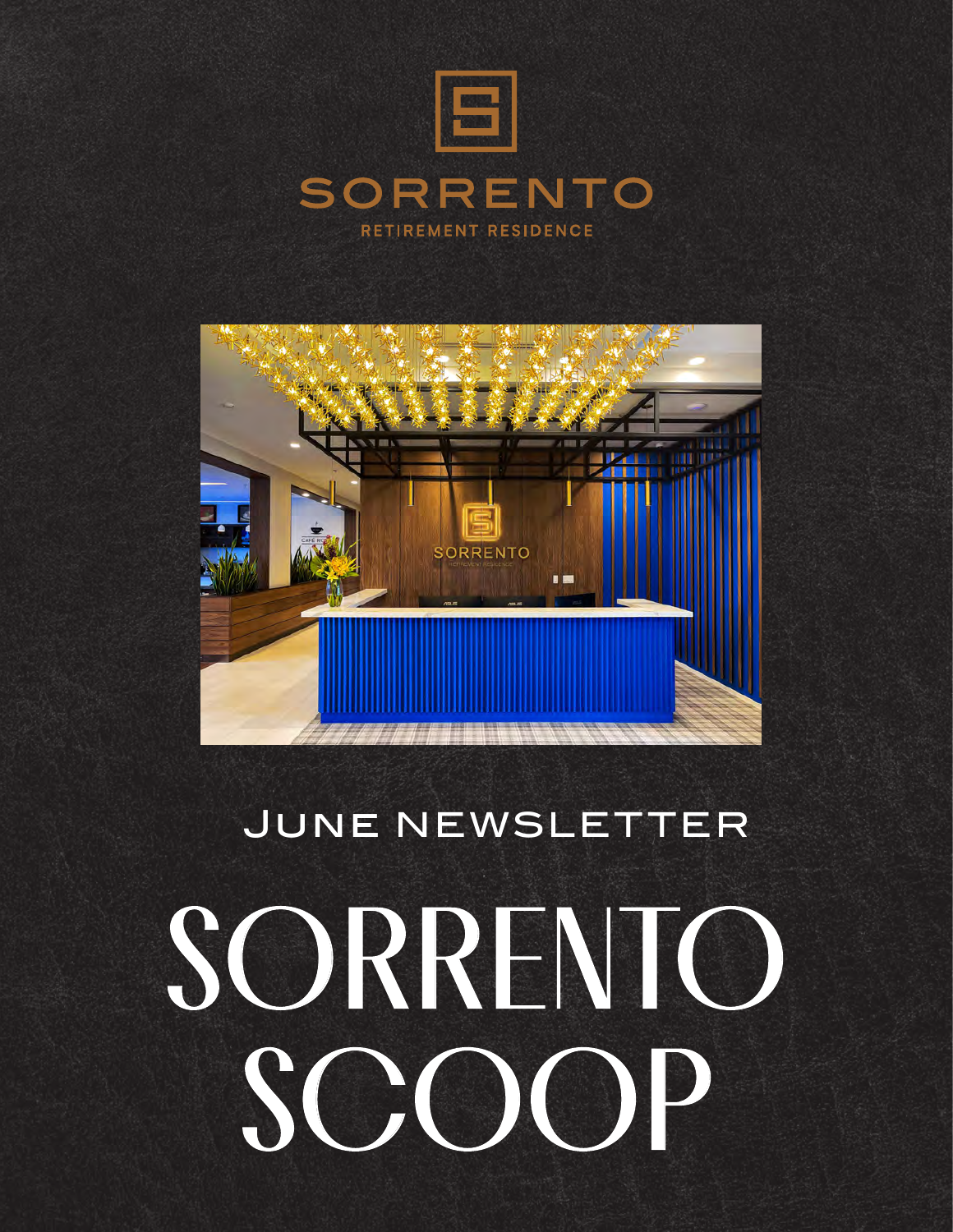



#### **Special Events** High Tea

It is about spending time with family, friends (old and new), making new connections and new possibilities. There is always great food and new experiences to enjoy.

Here are some fun events and programs that took place at Sorrento.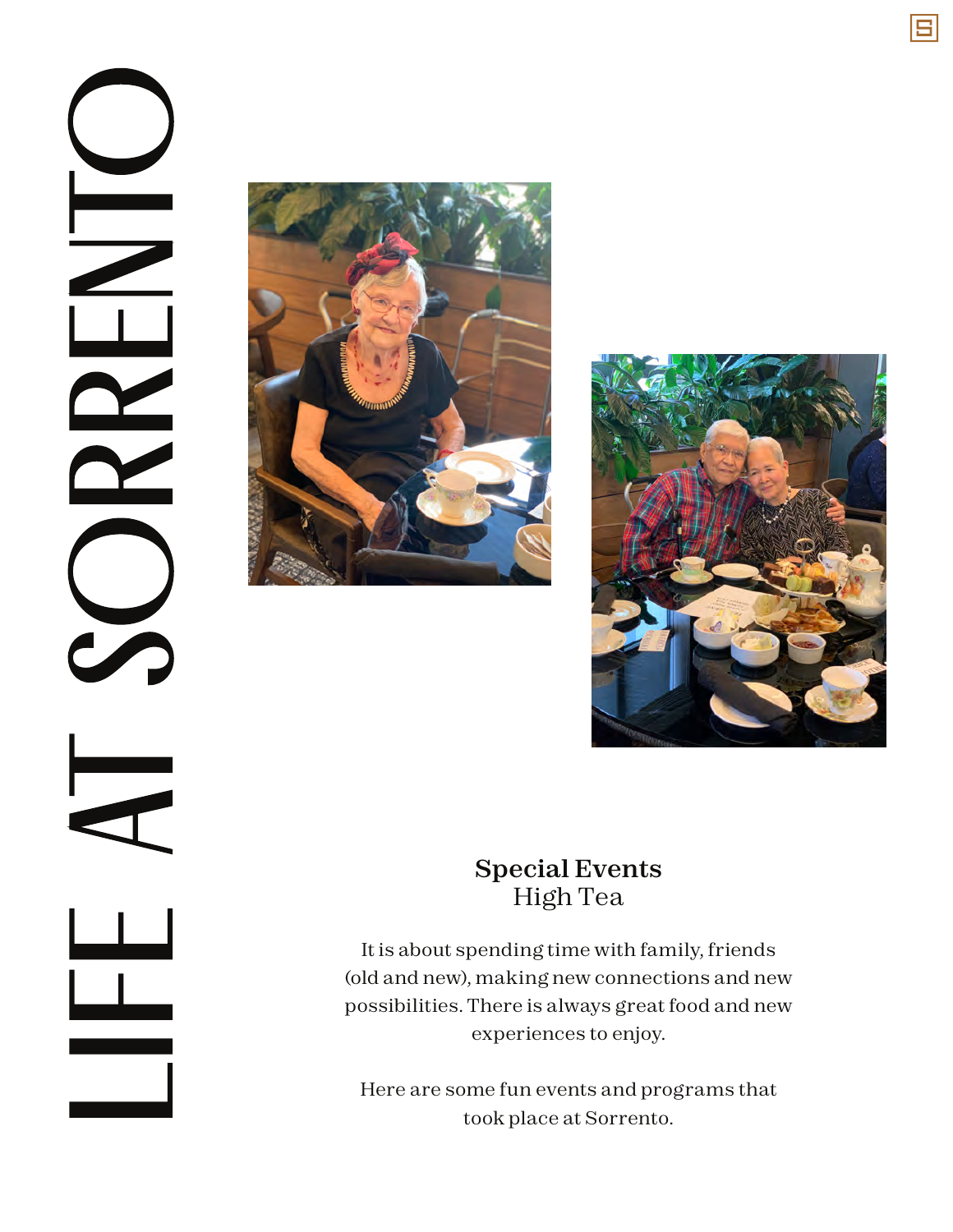### ART WORKSHOP JEWELERY MAKING





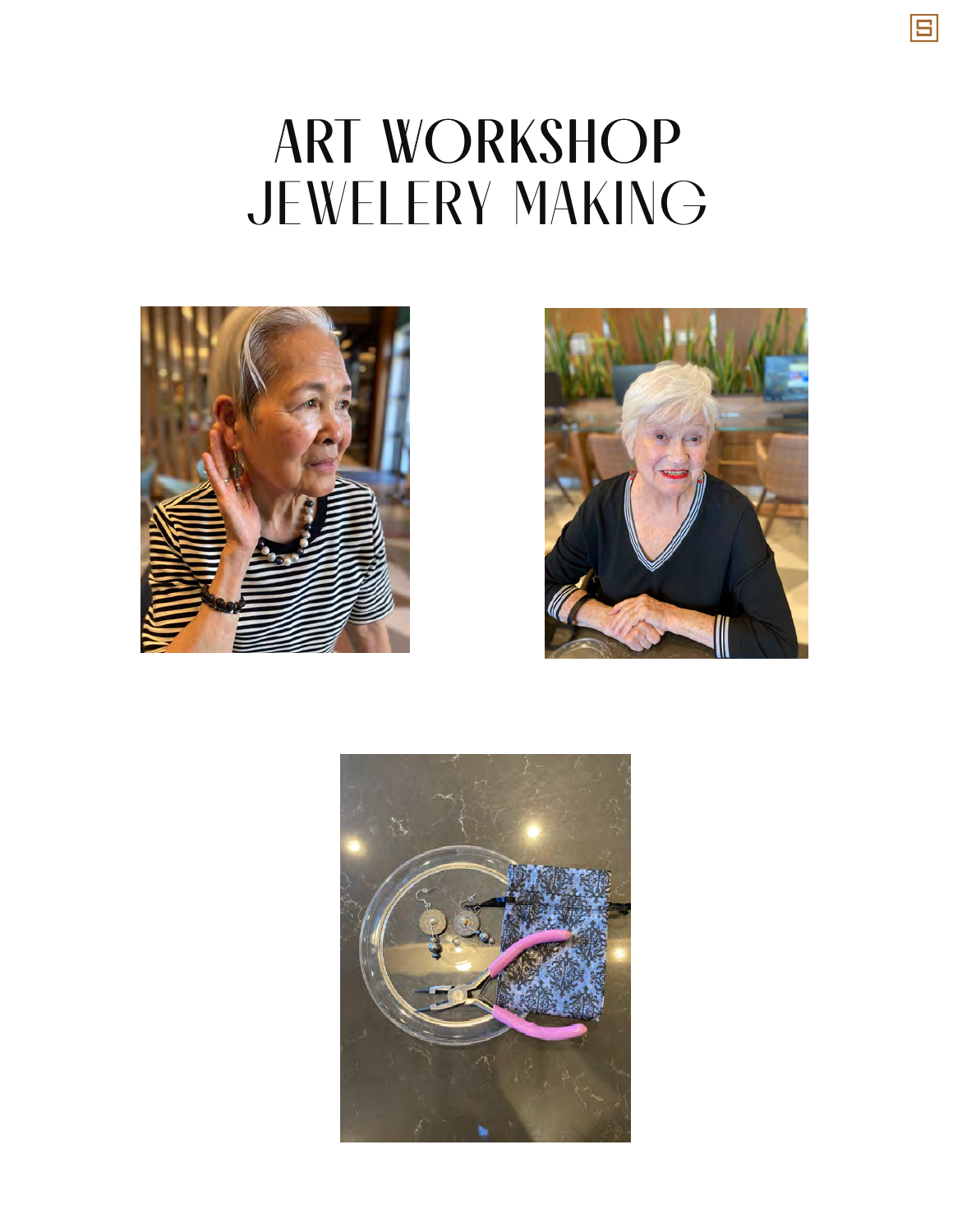## MASSAGE THERAPY



## **MASSAGE THERAPY** with RYAN (RMT)

Every Thursday 10 AM - 1 PM 30-Min Massages

Cost: \$56.50

**Direct Billing or by Credit Card** by phone to Bolton Physio

Appointments can be booked with the concierge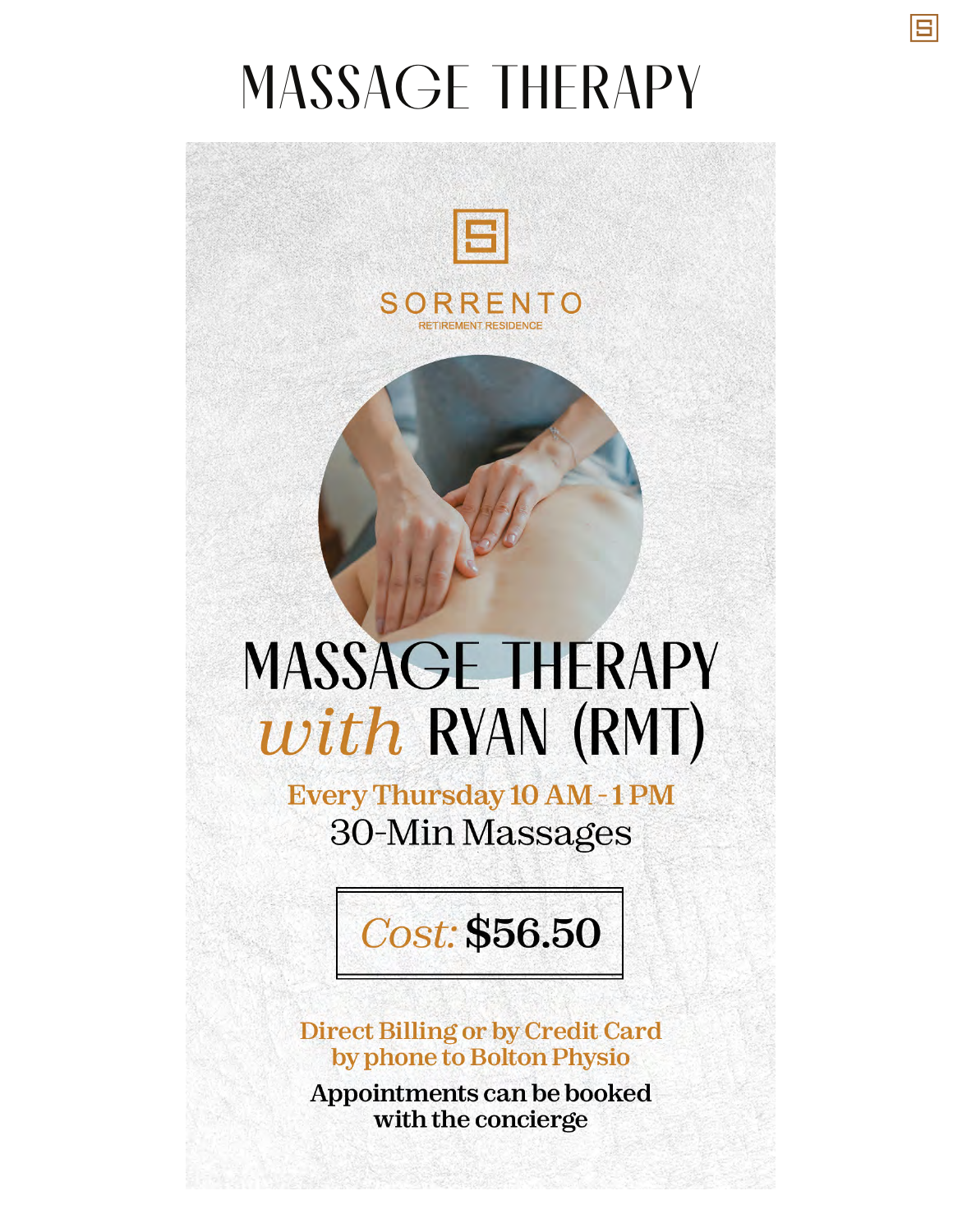# MESSAGE FROM DIRECTOR OF RECREATION

#### **Fun Facts about June**

Wedding bells will be ringing all through the month of June. After all, it is the most popular month for couples to be married. Some say it is because June's pleasant weather is best for a wedding, but this tradition has roots far deeper than any meteorologist could predict. The month is named for the Roman goddess Juno. Because Juno was also the patroness of marriage, many Romans chose this month to wed, a tradition that is still embraced by modern culture.

June flower is the rose. The rose has been called "the queen of flowers" and is known as a symbol of love. Since primitive times, the rose has been used in perfumes, medicines, and even in foods. While the sharp objects along the stem are commonly called thorns, the technical term is prickles. The prickles protect the rose from herbivores and help it hang onto other vegetation when growing and climbing. In the language of flowers, a white rose means purity, a red rose means courage, and a pink rose means happiness.

June is prime season for the delicious red berries. Think strawberry shortcakes, strawberry jam, and berry picking. However, depending on the climate, strawberries are in season any time between April and November, and in some places with especially warm winters, the delectable fruit even ripens in winter. In 2022, the strawberry moon will take place on June 14 and is extra special, as it is also a supermoon. Supermoons are full moons that are especially close to Earth and appear larger and brighter than average.

#### Sincerely,

Teresa Harrington, Director of Recreation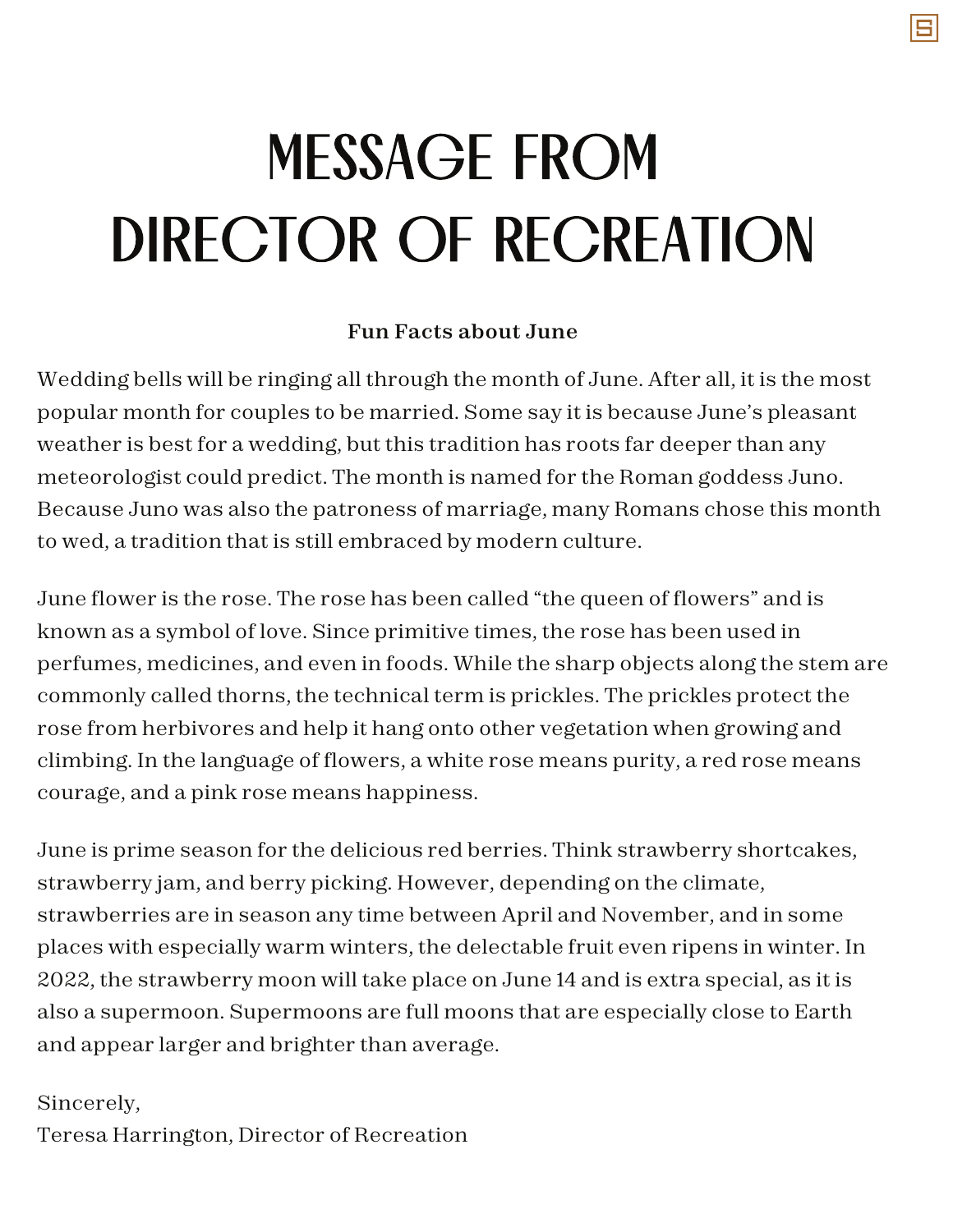# DOG OF THE MONTH DACHSHUND



The dachshund is a friendly, spirited, and affectionate breed of dog that is very popular with families. They are easily trained, personable, and very adaptable. These adorable, small dogs also tend to be quite vocal, making them good watchdogs.

Dachshunds have short to medium coats that come in a variety of colors and patterns, including black, cream, tan, chocolate, fawn, wheat, and red. Their fur is either smooth, longhaired, or wire-haired. They are known for their long bodies and short legs and weigh between 16 and 32 pounds. Miniature dachshunds are a maximum of 11 pounds. Dachshunds were originally bred as hunting dogs and can be very brave and stubborn. Their name means "badger dog" in German, but they also can hunt rabbits and other burrow-dwelling mammals. They are commonly called wiener dogs, sausage dogs, doxies, and doxins.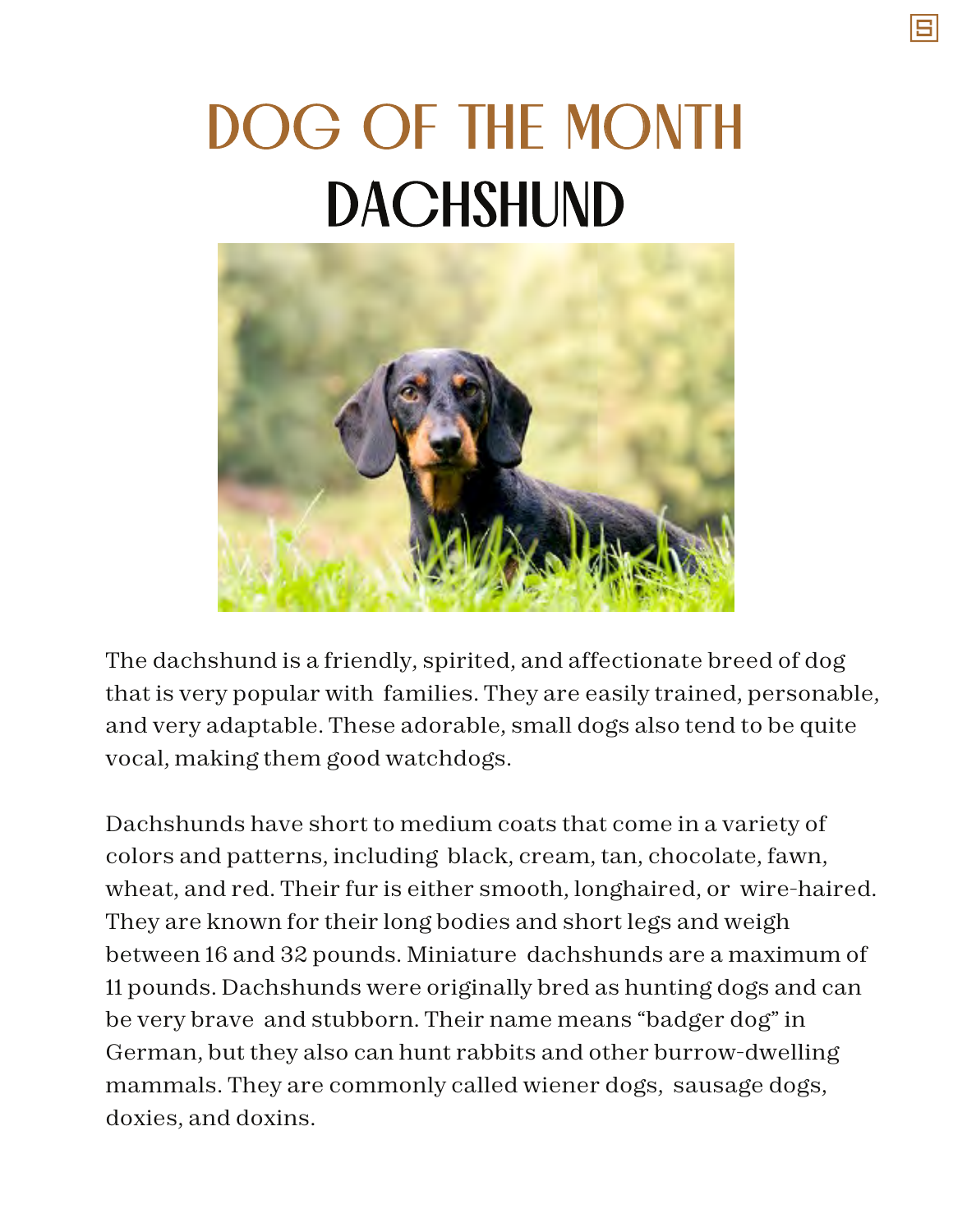### WRITER'S CORNER WHERE TO FIND A FRIEND



When ice-cold wind is in your face Halting any forward pace A friend is there. When you falter, stumble, fall

Hit the sturdy, stony wall A friend is there

When gloomy clouds obscure the sun Blocking glee and joy and fun A friend is there.

When sickness knocks upon your door And shakes you to the very core A friend is there.

When all is well, bells seem to ring And now it's time to dance and sing A friend is there.

A friend stays through bad times and good A friend stays when no other could .. A friend is always there.

*Written By*

Pat Puchniak, Sept./10